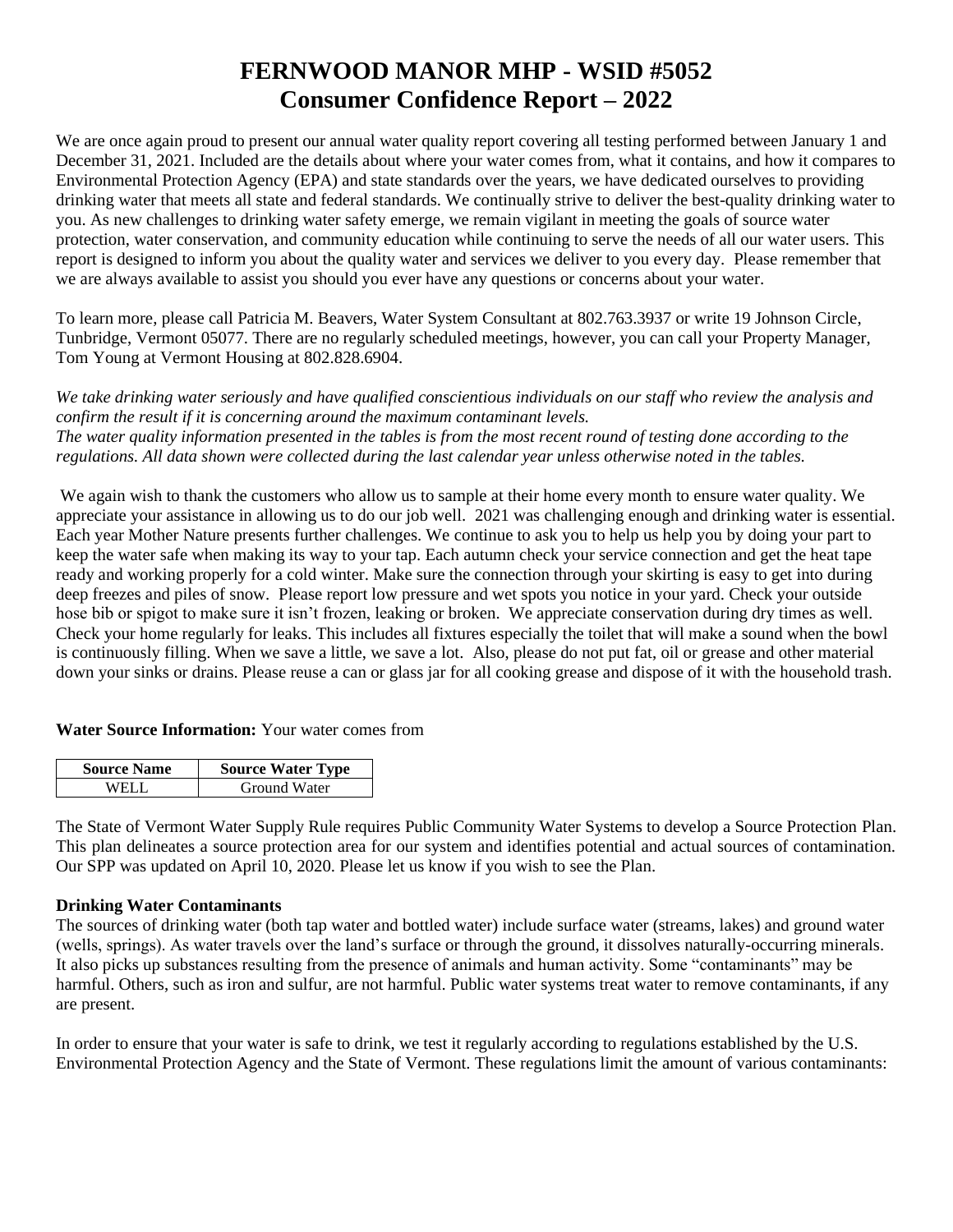*Microbial contaminants*, such as viruses and bacteria, which may come from sewage treatment plants, septic systems, agricultural livestock operations and wildlife

*Inorganic contaminants*, such as salts and metals, which can be naturally-occurring or result from urban storm water runoff, industrial or domestic wastewater discharges, oil and gas production, mining or farming.

*Pesticides and herbicides*, may come from a variety of sources such as storm water run-off, agriculture, & residential users.

*Radioactive contaminants*, which can be naturally occurring or the result of mining activity

*Organic contaminants*, including synthetic and volatile organic chemicals, which are by-products of industrial processes and petroleum production, and also come from gas stations, urban storm water run-off, and septic systems.

## **Water Quality Data**

The table below lists all the drinking water contaminants that we detected during the past year. It also includes the date and results of any contaminants that we detected within the past five years if tested less than once a year. The presence of these contaminants in the water does not necessarily show that the water poses a health risk.

**Terms and abbreviations** - In this table you may find terms you might not be familiar with. To help you better understand these terms we have provided the following definitions:

**Action Level (AL):** The concentration of a contaminant which, if exceeded, triggers treatment or other requirements which a water system must follow.

Level 1 Assessment: A level 1 Assessment is a study of the water system to identify potential problems and determine (if possible) why total coliform bacteria have been found in our water system.

**Level 2 Assessment:** A Level 2 Assessment is a very detailed study of the water system to identify potential problems and determine (if possible) why an E. coli MCL violation has occurred and/or why total coliform bacteria have been found in our water system on multiple occasions.

**Locational Running Annual Average (LRAA):** The average of sample analytical results for samples taken at a particular monitoring location during four consecutive calendar quarters.

**Maximum Contamination Level (MCL):** The "Maximum Allowed" MCL is the highest level of a contaminant that is allowed in drinking water. MCL's are set as close to the MCLG's as feasible using the best available treatment technology.

**Maximum Contamination Level Goal (MCLG):** The "Goal" is the level of a contaminant in drinking water below which there is no known or expected risk to human health. MCLG's allow for a margin of safety. **Maximum Residual Disinfectant Level (MRDL):** The highest level of a disinfectant allowed in drinking water. Addition a disinfectant may help control microbial contaminants.

**Maximum Residual Disinfectant Level Goal (MRDLG):** The level of a drinking water disinfectant below which there is no known or expected risk to health. MRDLGs do not reflect the benefits of disinfectants in controlling microbial contaminants.

**Nephelometric Turbidity Unit (NTU):** NTU is a measure of the clarity of water. Turbidity in excess of 5 NTU is just noticeable to the average person.

**Parts per million (ppm) or Milligrams per liter (mg/l):** (one penny in ten thousand dollars)

**Parts per billion (ppb) or Micrograms per liter (ug/l):** (one penny in ten million dollars)

**Parts per trillion (ppt) or Nanograms per liter (ng/l):** (one penny in ten billion dollars)

**Picocuries per liter (pCi/L):** a measure of radioactivity in water

**Running Annual Average (RAA):** The average of 4 consecutive quarters (when on quarterly monitoring); values in table represent the highest RAA for the year.

**Treatment Technique (TT):** A required process intended to reduce the level of a contaminant in drinking water.

**90th Percentile:** Ninety percent of the samples are below the action level. (Nine of ten sites sampled were at or below this level).

**Per- and polyfluoroalkyl substances (PFAS):** a group of over 4,000 human-made chemicals (they do not occur naturally) that have been used in industry and consumer products worldwide and includes: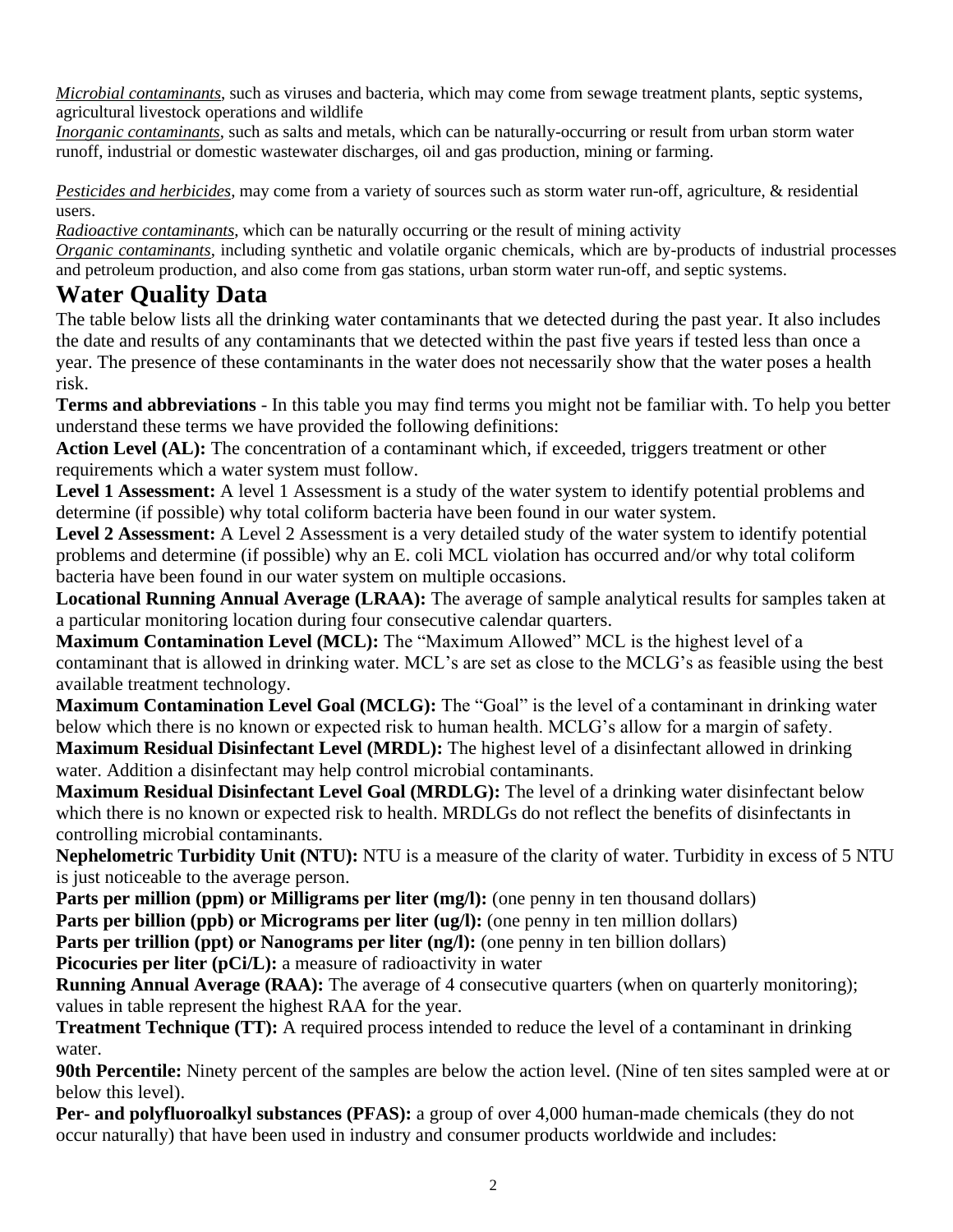**(PFNA): Perfluorononanoic Acid (PFOA): Perfluorooctanoic Acid (PFOS): Perfluorooctane Sulfonic Acid (PFHpA): Perfluoroheptanoic Acid (PFHxS): Perfluorohexane Sulfonic Acid (11Cl-PF3OUdS): 11-Chloroeicosafluoro-3-oxaundecane-1-sulfonic Acid (9Cl-PF3ONS): 9-Chlorohexadecafluoro-3-oxanonane-1-sulfonic Acid (DONA): 4,8-Dioxa-3H-perfluorononanoic Acid (HFPO-DA): Hexafluoropropylene Oxide Dimer Acid (NEtFOSAA): N-ethyl perfluorooctanesulfonamidoacetic Acid (NMeFOSAA): N-methyl perfluorooctanesulfonamidoacetic Acid (PFBS): Perfluorobutane Sulfonic Acid (PFDA): Perfluorodecanoic Acid (PFDoA): Perfluorododecanoic Acid (PFHxA): Perfluorohexanoic Acid (PFTA): Perfluorotetradecanoic Acid (PFTrDA): Perfluorotridecanoic Acid (PFUnA): Perfluoroundecanoic Acid**

### **Detected Contaminants FERNWOOD MANOR MHP**

| <b>Disinfection Residual   RAA   RANGE  </b> |                         |      |    |   | Unit   MRDL   MRDLG   Typical Source |
|----------------------------------------------|-------------------------|------|----|---|--------------------------------------|
|                                              |                         |      |    |   |                                      |
| Chlorine                                     | $0.458$   0.200 - 0.600 | mg/l | -4 | 4 | Water additive to control microbes   |

| <b>Chemical</b><br><b>Contaminants</b> | <b>Collection</b><br><b>Date</b> | <b>Highest</b><br><b>Value</b> | Range              | <b>Unit</b> |  | MCL   MCLG   Typical Source                                                  |
|----------------------------------------|----------------------------------|--------------------------------|--------------------|-------------|--|------------------------------------------------------------------------------|
|                                        |                                  |                                |                    |             |  |                                                                              |
| <b>Barium</b>                          | 05/17/2017                       | 0.037                          | $0.037 -$<br>0.037 | ppm         |  | Discharge of drilling wastes; Discharge<br>from metal refineries; Erosion of |
|                                        |                                  |                                |                    |             |  | natural deposits                                                             |

|                             | <b>Collection</b> | Highest |          |       |           |                                    |
|-----------------------------|-------------------|---------|----------|-------|-----------|------------------------------------|
| <b>Radionuclides</b>        | <b>Date</b>       | Value   | Range    |       |           | Unit   MCL   MCLG   Typical Source |
|                             |                   |         |          |       |           |                                    |
| <b>Gross Alpha Particle</b> | 02/22/2017        | 5.13    | $5.13 -$ | pCi/L | <b>NA</b> | Erosion of natural                 |
| Activity*                   |                   |         | 5.13     |       |           | deposits                           |

\*Gross Alpha particle activity results include Uranium activity. However, the EPA has set a maximum contaminant level (MCL) for "adjusted" Gross Alpha particle activity (including radium-226 but excluding Uranium) at 15 pCi/L. To determine compliance with the "adjusted" Gross Alpha MCL, a separate Uranium result is required for the adjustment calculation, and it must be converted from mass (ug/L) to activity (pCi/L). The estimated Uranium activity is then subtracted from the Gross Alpha particle activity lab result to yield the "adjusted" Gross Alpha result in pCi/L.

| <b>Disinfection</b><br><b>ByProducts</b> | <b>Collection</b><br>Year | <b>Highest</b><br>LRAA |         |     |    |   | Range   Unit   MCL   MCLG   Typical Source |
|------------------------------------------|---------------------------|------------------------|---------|-----|----|---|--------------------------------------------|
|                                          |                           |                        |         |     |    |   |                                            |
| Total                                    | 2020                      |                        | $1 - 1$ | ppb | 80 | 0 | By-product of drinking water               |
| Trihalomethanes                          |                           |                        |         |     |    |   | chlorination                               |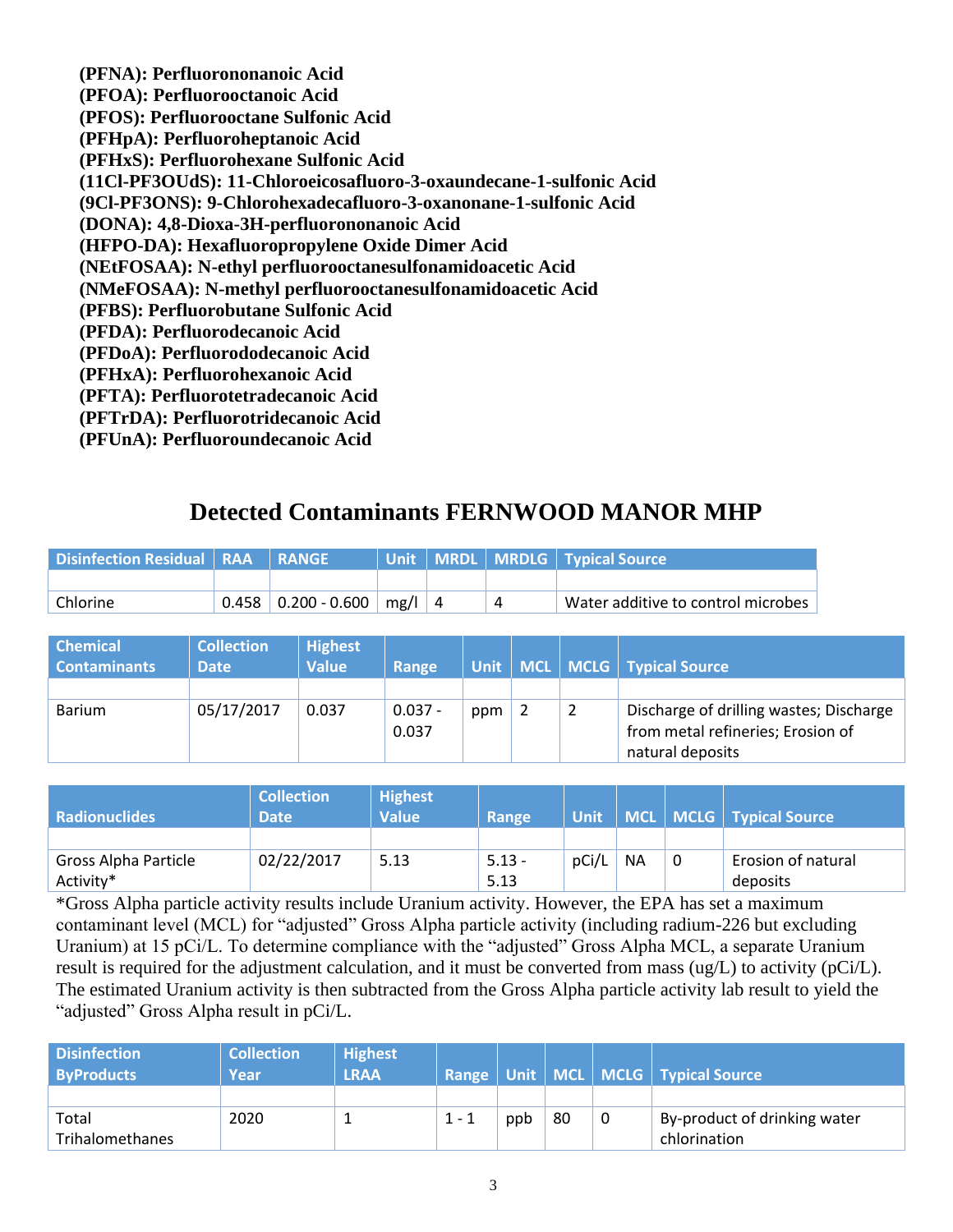| <b>Lead and</b><br><b>Copper</b> | <b>Collection</b><br>Year | 90th<br><b>Percentile</b> | Range       | Unit $\vert$ AL* |     | <b>Sites</b><br><b>Over</b><br><b>AL</b> | <b>Typical Source</b>                                                                                                                       |
|----------------------------------|---------------------------|---------------------------|-------------|------------------|-----|------------------------------------------|---------------------------------------------------------------------------------------------------------------------------------------------|
| Lead                             | 2020                      | 3.2                       | $0 - 6.4$   | ppb              | 15  | 0                                        | Corrosion of household plumbing systems;                                                                                                    |
| Copper                           | 2020                      | 0.22                      | 0 -<br>0.43 | ppm              | 1.3 | 0                                        | Erosion of natural deposits<br>Corrosion of household plumbing systems;<br>Erosion of natural deposits; Leaching from<br>wood preservatives |

\*The lead and copper AL (Action Level) exceedance is based on the 90th percentile concentration, not the highest detected result.

# **Health Information Regarding Drinking Water**

Some people may be more vulnerable to contaminants in drinking water than the general population. Immunocompromised persons such as persons with cancer undergoing chemotherapy, persons who have undergone organ transplants, people with HIV/AIDS or other immune system disorders, some elderly, and infants, can be particularly at risk from infections. These people should seek advice about drinking water from their health care providers. EPA/CDC guidelines on appropriate means to lessen the risk of infection by cryptosporidium and other microbiological contaminants are available from EPA's Safe Drinking Water Hotline (1-800-426-4791). Drinking water, including bottled water, may reasonably be expected to contain at least small amounts of some contaminants. The presence of contaminants does not necessarily indicate that the water poses a health risk. More information about contaminants and potential health effects can be obtained by calling the Safe Drinking Water Hotline.

If present, elevated levels of lead can cause serious health problems, especially for pregnant women and young children. Lead in drinking water is primarily from materials and components associated with service lines and home plumbing. FERNWOOD MANOR MHP is responsible for providing high quality drinking water, but cannot control the variety of materials used in plumbing components. When your water has been sitting for several hours, you can minimize the potential for lead exposure by flushing your tap for 30 seconds to 2 minutes before using water for drinking or cooking. If you are concerned about lead in your drinking water, you may wish to have your water tested. Information on lead in drinking water, testing methods, and steps you can take to minimize exposure is available from the Safe Drinking Water Hotline or at [http://www.epa.gov/safewater/lead.](http://www.epa.gov/safewater/lead)

# **Distribution Information**

*Please share this information with all the other people who drink this water, especially those who may not have received this notice directly (for example, people in apartments, nursing homes, schools, and businesses). You can do this by posting this notice in a public place and distributing copies by hand or mail.*